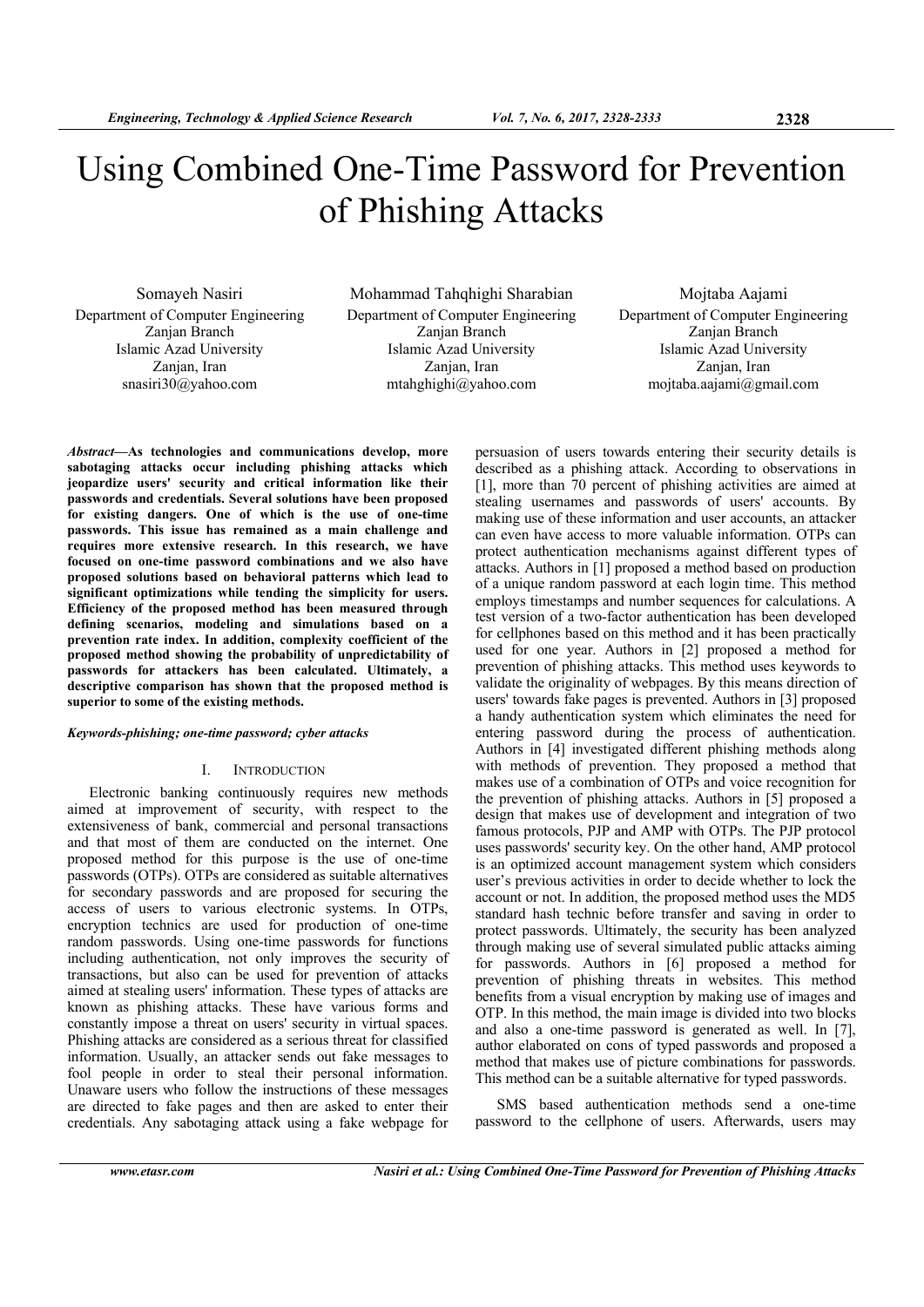enter the received code in order to verify their login. Although that this method is well capable of preventing unauthorized use of passwords, still an attacker may guess a set of passwords which lead to either a successful attack or blockage of user's account. Authors in [8] proposed a system that enables the service device to validate the correctness of the one-time password. In this method, the password will only be sent to the system if its correctness is validated. This method not only reduces the risk of successful attacks, but also warns the system so that required defensive mechanisms are applied in time. As smart phones have become more and more prevalent, different OTP generators have also been developed as smartphone applications. However there is no guaranty for classification of generated passwords. Authors in [9] proposed a solution which not only has a suitable flexibility, but also makes use of hardware based security as well. By this means, smartphones are transformed into a suitable apparatus for generation of onetime passwords. In fact the former is done without taking any effects from the device's security glitches or imposing any impacts on the operating system. Although OTPs are widely used for prevention of phishing and replay attacks, supplying the security of OTPs is also a main challenge. In [10], authors proposed a model for optimization of security of OTPs. This method uses elliptic curve and iris biometrics encryptions. Among the advantages of this method, it can be referred to shorted key lengths compared to RSA and dynamic production of private keys when necessary.

In this research, authors have investigated different phishing methods along with methods of using OTPs. The aforementioned methods are combined in order to obtain a general solution and ultimately, a method for preventing phishing attacks and promoting users' information confidentiality, will be proposed.

# II. PROPOSED METHOD

# *A. General Description*

Benefitting from the idea of OTPs, this paper presents a new method that combines text and image encryption methods with innovative solutions based on behavioral parameters. This method increases the complexity of the generated OTP and makes it hard for attackers to reveal them through their, usually automatically, tools. In other words, a set of behaviors would be specified for the user and the user should enter the received OTP with respect to the determined behavioral pattern. On the user's side, the aforementioned pattern is transformed into a code and later, it is compared with the determined behavioral pattern by the service provider side. After validation, the rest of the combined OTP will be evaluated. The proposed method is a combined solution that includes image passwords, typed text messages and behavioral patterns. In the proposed method, a profile is created during registering phase. At this point, in addition to entering required information including name, surname, personal information, a unique username and the password; the user must also select a category of images which would be used for the generation of the visual password. Typed password would also be generated based on the user's account information. Nonetheless, the user must also determine a special behavioral pattern for entering the password. Specific

typed, visual and behavioral pattern passwords are generated during each phase of the process of authentication based on the unique username of each individual user. The visual password would be shown to the user on the login page. The typed password will be sent to the user along with an instruction determining the behavioral pattern. Afterwards, a time window would appear on the service provider side which is aimed for controlling the time length of validity of the generated OTP. The user observes the visual password on the login page and receives the SMS code including the typed password and the determined behavioral pattern. He/she should enter his/her password along with typed, visual and behavioral pattern passwords received. On the user's side, the entire activities of the user including his/her behavioral patterns would be saved and encrypted. These behavioral patterns would be used for the generation of the OTP sent towards the service provider. The validation sector on the service provider side will first investigate the time window and then, will extract the behavioral pattern and decrypt it. In case of a match, the system will proceed towards investigating the visual and typed passwords. If the values match with predetermined values, the entered username and password would be authenticated. The aforementioned procedure means that user authentication mechanism is executed in a multilevel process. Different aspects of the proposed method would be explained with more details in the following.

# *B. Registration and Creation of User Profile*

In this phase, the user must enter the following information which would shape his/her user account. This user account or profile will be used during the generation phases of visual, typed and behavioral pattern (BP) passwords.

- Name
- Surname
- Father's name
- ID number
- National Code
- Birth place
- Birth date
- Residence place
- **Occupation**
- Academic degree
- Username
- Password
- A category of images
- Behavioral pattern for entering the information

# *C. Generation of Visual Password*

The proposed method includes ten categories of different images for the visual password generation. Each of these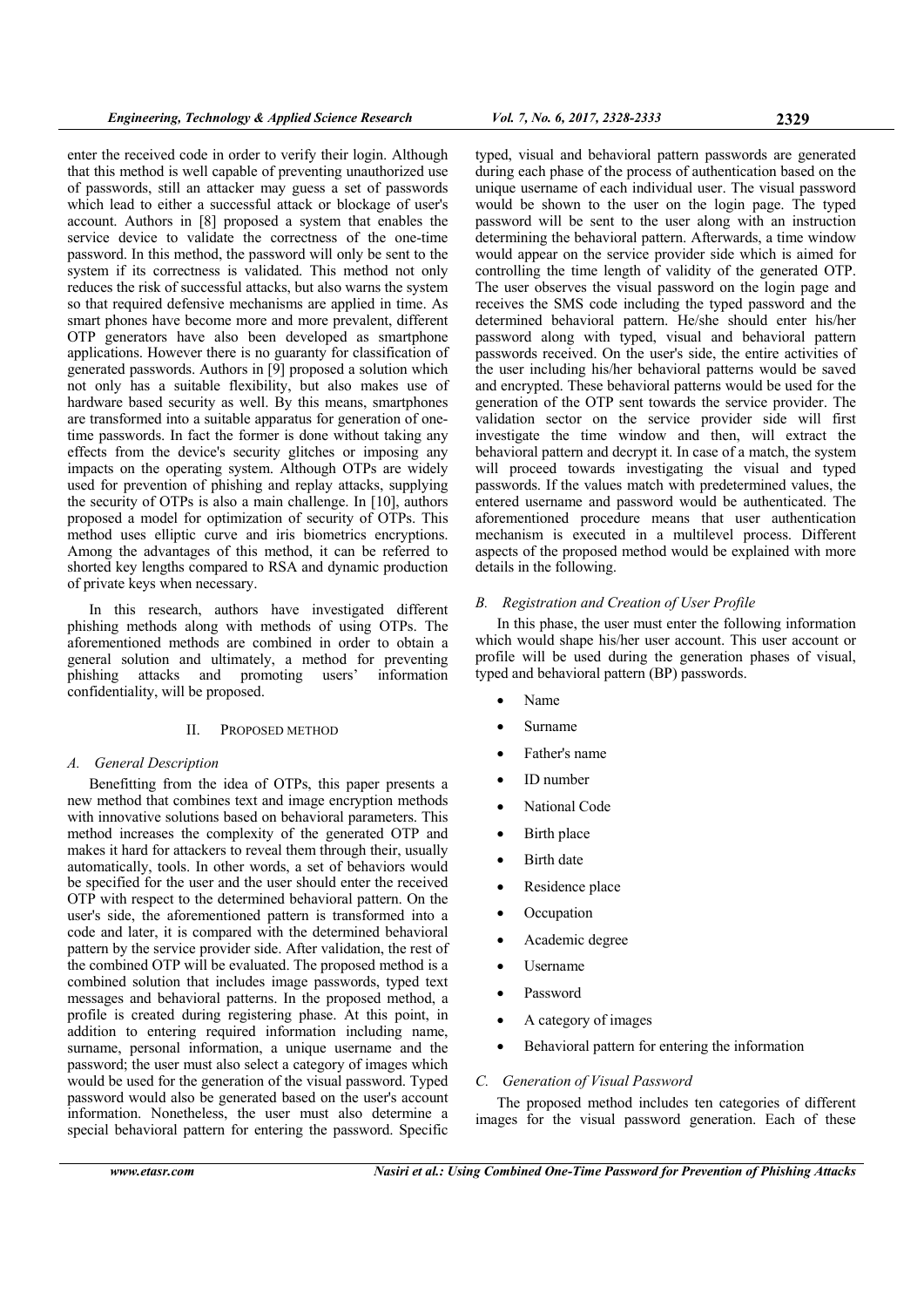categories includes 100 images. The user must select one of these categories while signing up. At this phase, the selected category will be used for the generation of visual passwords. Based on the visual password generation method, a 5·2 matrix of existing images would be created with one image in each slot of the matrix. The user observes the matrix and selects the image related to his/her selected category. By doing so a number would be generated according to the position of selected image. This number would also be a part of the generated OTP. By making use of this mechanism, the possibility of guessing the OTP by human attackers will be reduced up to ten times. Since category image detection is very difficult for a program, then even automatic applications do not have a better chance compared to human attackers.

## *D. Generation of Typed Password*

The process of typed password generation is also based on the existing information on the user's profile. For this purpose, a text field existing on the user's profile will be sent to the user along with a four digit random number. By observing the specific field, the user makes sure that the sent OTP is original. Afterwards, he/she will select the title of the field number sent to him/her and then enter the four digit random number. Afterwards, a two digit number is generated based on the position of the selected field on the matrix. This number is used in generation of the OTP in conjunction with a random number. The reason for using a two digit number is that here it is possible to have repeated fields. For example national codes and ID numbers of users may be similar in some cases. Therefore the user must be able to select two matrix slots and a number will be generated based on the priority of his/her choices. For example, if based on image 2, the user first selects his/her Id number and then his/her national code; the generated number will be 45. In case the user has done the reverse, then the generated number would be 54. For cases with no repetitions, digit 0 is selected as the last digit of the code. For example if a user's name was Hassan and the same field was sent to him, by selecting the name option, number of 10 would be used as a part of OTP.

#### *E. Generation of Behavioral Pattern Password*

A highly important point taken note of in the previous section is that user's behavioral pattern can be used as a highly suitable criterion for the generation of one-time passwords. In previous example it was observed that priority of conduction of activities by a user can result in generation of various different codes. Inspired from this, we are introducing the idea of the use of behavioral patterns. In other words, the text message sent to the user includes an order for his/her activities. For example the user would be told to first enter the random number, then the typed password and finally the visual password. By this simple scenario and without needing to add a mechanism that is observable by the attacker, we have been able to reduce the possibility of guessing the combined password up to 6 times. In fact if the number of behaviors used in this type of encryption were equal to N, then the possibility of guessing the OTP will be reduced for N times. Combination of this method with previously mentioned methods results in a significant deal of

reduction in possibility of guessing the OTP. This in turn shows the superior efficiency of the proposed method.

#### *F. Sending an SMS to the User*

Since mobile phones are commonly used throughout the world, using the mechanism of sending a text message is considered as a suitable solution for sending the user the visual code and the instructions related to behavioral pattern. This issue significantly improves the security of proposed method.

#### *G. Activation of Time Window*

Since the time length of validity of OTPs must be limited, therefore for each time of sending a user an OTP, a time window is activated on the service provider side. In case the process of authentication does not complete during this time window, the sent OTP will lose its validity and expire. In this case, the user must resend a request for receiving the OTP. The point worth mentioning in this phase is that the time length specified for the timer should be logical based on existing and used mechanisms. Based on the following scenario, we have specified a time length of 3 minutes for the time window.

#### *H. Validation*

The process of validation starts when the user receives the OTP. After decryption, the validity must be determined in shortest time possible in order to reduce the server side's computation overhead. In this research, we propose the following order:

- 1. Time window
- 2. Behavioral pattern
- 3. Visual password
- 4. Typed password

In case the process of authentication fails in any of the above mentioned phases, the whole process will terminate and the user will receive a message of authentication failure.

#### *I. Saving and Encrypting Users' Activities*

Since the proposed method makes use of users' behavioral patterns, therefore it requires solutions for saving the activities of the user in order to be able to determine their and conduct the behavioral encryption. For this purpose, it is recommended to make use of two separate services on the client side. The first service saves the activities of the user and the second service encrypts them. By doing so, the principles of service oriented architecture are considered for as well.

# *J. Receiving Typed and Visual Passwords*

Another service used on the client side will receive the visual and typed passwords and prepares them for production of the OTP.

## *K. Generating and Sending the OTP*

In this phase, a unique number will be produced as a part of OTP based on behavioral patterns, typed passwords and visual passwords. The OTP will be sent to the service provider for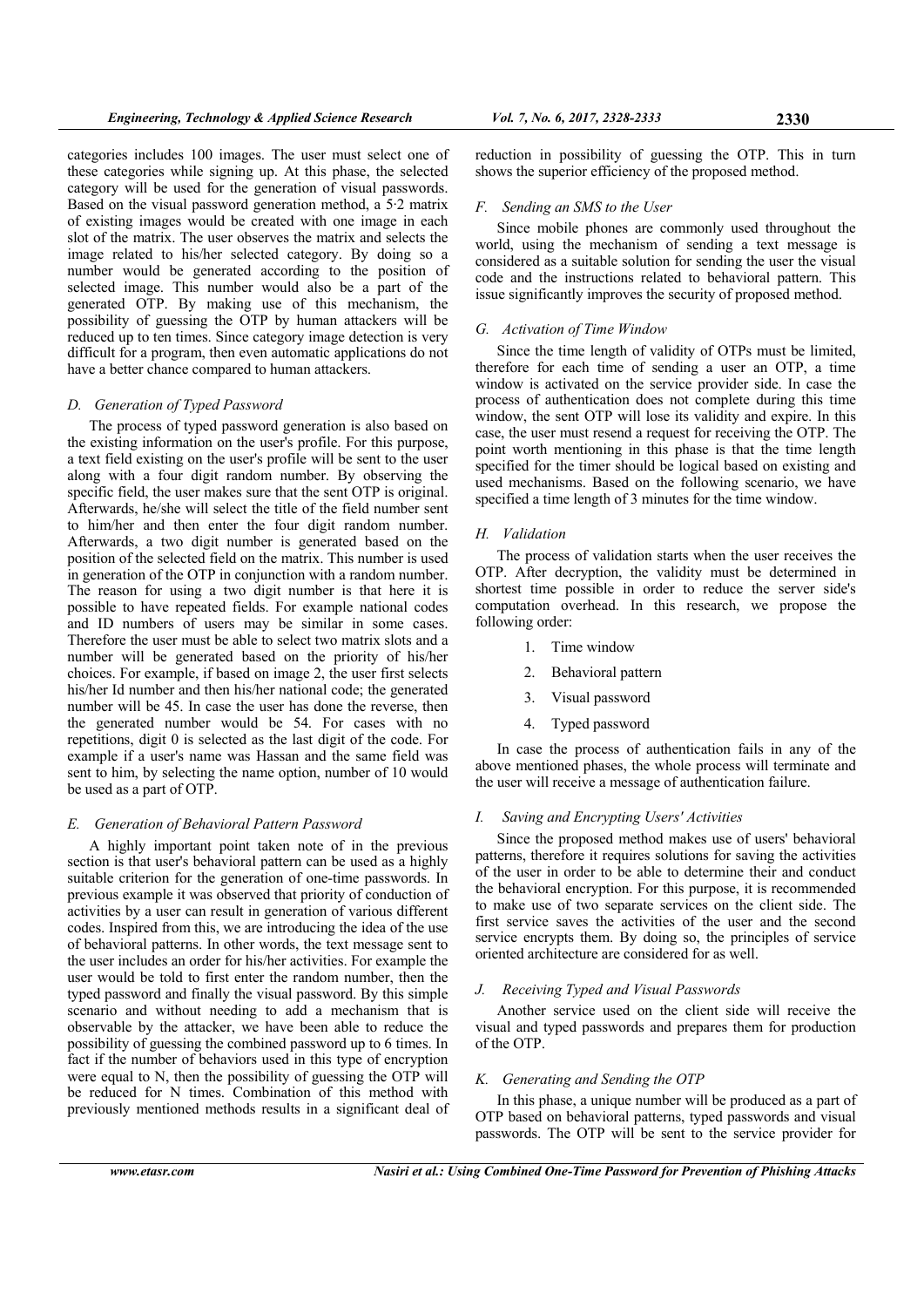validation. Since the used password includes no information regarding user's profile, therefore it will have a high security against phishing attacks.

## III. SIMULATION RESULTS

In order to evaluate the proposed method, it was simulated in MATLAB and its performance has been studied under different scenarios. Additionally, rates of prevention of different attacks have been investigated. Afterwards, complexity coefficient of the proposed method has been analytically measured. Finally, a descriptive comparison has been made between the proposed method and previous ones.

## *A. Simulation*

The required data for evaluation have been collected through the modeling of different types of attacks. Two possible outcomes are considered for each attack. Either the proposed method is able to resist the attack or not. In order to make this simulation as simple as possible, we assumed that the phishing attack was partially successful and the attacker has been able to hypothesize a primary combination for the OTP. These hypotheses are used for evaluation as special data. Each of the scenarios mentioned in Table I requires consideration for different sets of conditions in order to be realized. We have simulated this by assuming that the attacker has obtained access to parts of information existing on the user's profile. We have ultimately designed a suitable set of data for investigation of results of attacks of interest. We have created a hypothetical user profile for our simulations (Table II).

TABLE I. SCENARIOS USED FOR SIMULATION OF PHISHING ATTACKS

| title    | details                                                           |  |  |
|----------|-------------------------------------------------------------------|--|--|
| Scenario | The attacker directs the user towards a fake website and tries to |  |  |
|          | steal his/her password. In this case the user must notice the     |  |  |
|          | fakeness of the webpage and act reluctantly                       |  |  |
| Scenario | The attacker fakes the user's identity and obtains access to the  |  |  |
|          | website and tries to guess the password. In this case the website |  |  |
|          | must identify the attacker based on behavioral patterns           |  |  |
| Scenario | The attacker saves the previous OTPs sent to the user and tries   |  |  |
|          | to complete its knowledge about the user's profile. In this case  |  |  |
|          | the complexity coefficient of the OTP must be able to challenge   |  |  |
|          | the activities of the attacker                                    |  |  |

TABLE II. PROFILE OF THE HYPOTHETIC USER

| Title              | Value          |
|--------------------|----------------|
| Name               | 'Ali'          |
| Surname            | 'Reazaie'      |
| Father's name      | 'Mohammad'     |
| Id number          | '8'            |
| National code      | '3040488254'   |
| Birth date         | '11/1370/11'   |
| Birth place        | 'Karaj'        |
| Residence          | 'Tehran'       |
| Occupation         | 'Student'      |
| Academic degree    | 'M.A'.         |
| Username           | 'Ali123'       |
| Password           | '789Ali425R'   |
| Image category     | 'Flower'       |
| Behavioral pattern | 'Pic-Text-Num' |

#### *B. Test Results*

Figure 1 shows the prevention rate of the proposed method based on performed experiments in aforementioned scenarios. The rate of prevention of phishing has been yielded as 100% for the proposed method. This shows the superior efficiency and functionality of the proposed method in terms of prevention of phishing attacks.



 $Sc1$  Sc2 Sc3

Fig. 1. Comparison of prevention rates of the proposed method

## *C. Analysis of Complexity Coefficient*

Complexity coefficient of a password shows the power of that password in prevention of being guessed by attackers. In cases in which an attacker has obtained partial of full access to user's information, still an OTP must show a suitable preventive nature in this regard. While keeping the simplicity of our method, we have elaborated on its complexity at different levels.

#### *1)* Behavior

At this level, using behavioral patterns plays a significant role. We have defined behavioral patterns as a series of activities by users. Based on these activities, we have considered different orders for entering different parts of the OTP. At this level, the coefficient of complexity increases according to number of different parts of an OTP and based on the factorial relationship of number of parts of OTP. In other words, if there are N numbers of parts of OTP, then the complexity coefficient will be relative to the factorial of this value.

Complexity Factor 
$$
\infty
$$
 n! (1)

#### *2)* Comprehension

At this level we have made use of human comprehension of images. A human user can easily distinguish different image categories. However this would be a very hard task for an automated program. Therefore by making use of this method, a new level of complexity is introduced. This issue also holds for identification of categories related to text information. Therefore if K numbers of image categories are used, and each category includes M numbers of pictures, then the complexity coefficient of OTP will increase relative to the following relation:

Complexity Factor 
$$
\propto
$$
 m<sup>k</sup> (2)

The upper content also holds for text categories as well. In case there are T numbers of text categories, the complexity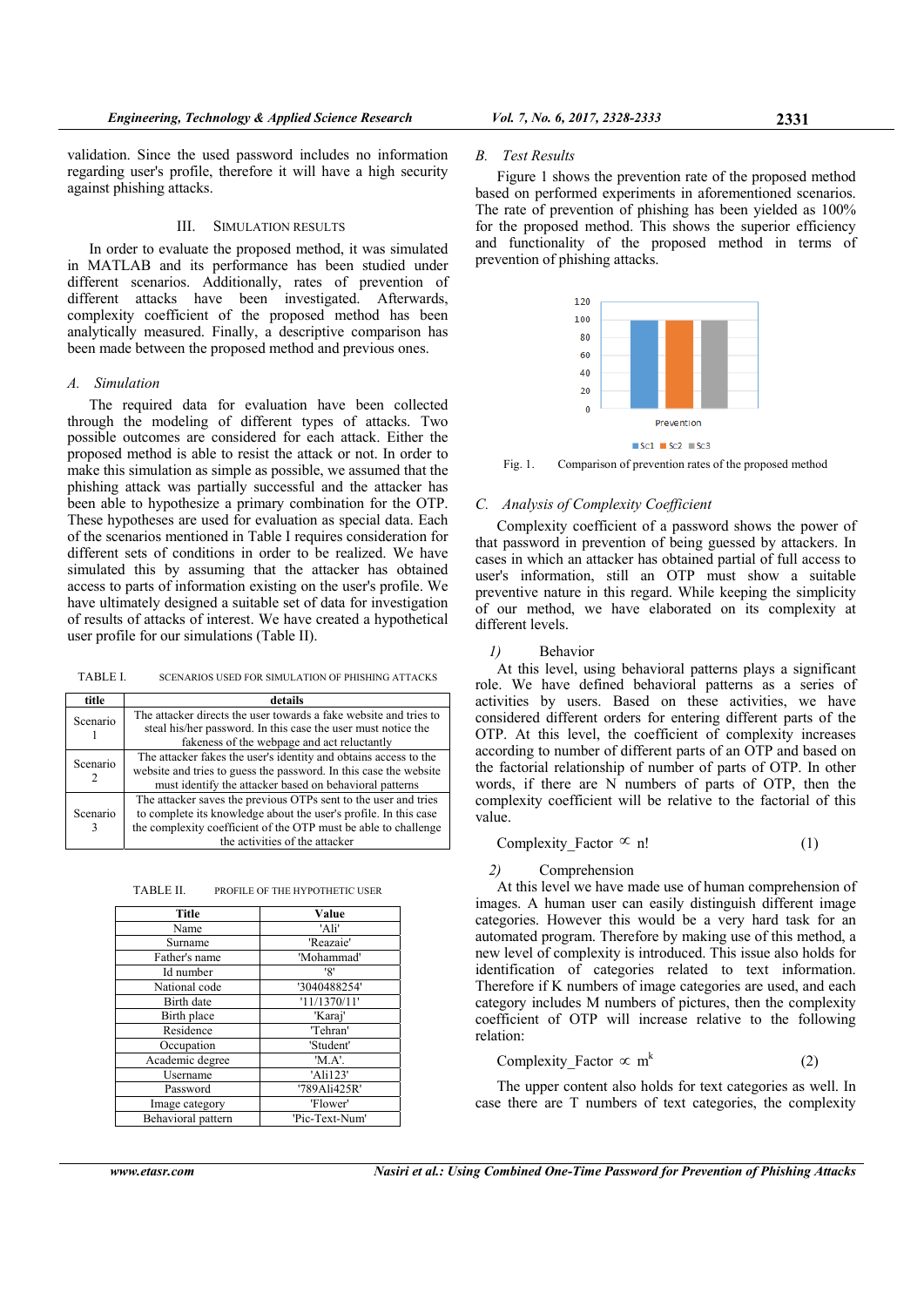coefficient of the proposed OTP increases relatively to the following relation.

Complexity\_Factor  $\infty$  c × t2 (3)

In (3), c is a constant value and is relative to attacker's identification of text categories.

# *3)* Diversity

In this level, the number of digits produced for the OTP is highly important. If the number of used digits is equal to d digits, then the complexity coefficient will increase relative to the following relationship.

Complexity Factor 
$$
\propto 10^d
$$
 (4)

*4)* Overall

Therefore, the overall complexity of the proposed method can be estimated easily:

Complexity Factor =  $n! \times m^k \times c \times t^2 \times 10^d$ (5)

Putting used values in the variables we have:

Complexity Factor =  $3! \times 100^{10} \times c \times 10^2 \times 10^4$  =>

Complexity\_Factor =  $6c10^{26}$  (6)

Even assuming that the attacker has complete knowledge regarding text categories of the used language, still the obtained value is large and significant. This is definitely a suitable security for the used password. With respect to simplicity and user-friendly state of the passwords created, this issue is considered highly important.

#### *D. Descriptive Comparison*

Table III represents a descriptive comparison between the proposed method and other combined or simple methods. It has been assumed that simple methods merely use numbers for generation of OTPs and that combined methods do not use BPs.

TABLE III. DESCRIPTIVE COMPARISON OF PROPOSED METHOD

| criterion          | <b>Simple</b><br>method | Combined<br>method | <b>Proposed</b><br>method |
|--------------------|-------------------------|--------------------|---------------------------|
| Complexity         | Less                    | Average            | More                      |
| Prevention<br>rate | Less                    | Average            | More                      |
| Simplicity         | More                    | Less               | Less                      |
| attractiveness     | less                    | more               | more                      |

## *E. Final Evaluation*

According to the results, the proposed method is evidently highly efficient against phishing attacks and imposes several improvements on complexity coefficient of the generated OTP along with preventing different types of phishing attacks. The proposed method has high overall efficiency and has introduced several optimizations. Based on simulation results, on analytic investigation of complexity coefficients and on descriptive comparisons it can be expected that the present research will become a starting point for future researches regarding growth and development of OTPs aimed at prevention of phishing attacks. Main breakthrough of this

project is paying attention to users' behavioral patterns. Separation of coding of the OTP in calculations on the server and client sides is another advantage of the proposed method. In fact even if attacks such as eavesdropping are present, the security of the protocol may still be maintained. Figure 2 shows this issue based on a series of sample generated codes in proposed method.

Fig. 2. A sample of generated codes in proposed method

## IV. CONCLUSIONS AND DISCUSSION

In this research we proposed a combined method for prevention of phishing attacks based on visual, text and behavioral patterns which is also relative to the number of selected factors for behavioral patterns and therefore can reduce significantly the rate of phishing attacks success. In addition, the proposed solution is based on selection of images and texts and input of numerical texts with special patterns that may seem attractive to users. In this article, we have proposed the idea of using users' behavioral patterns. By behavioral patterns it is referred to a series of activities performed by a user which can be considered as a special and specific profile for the user and based on it, different passwords could be generated. This idea can open a new door in the domain of encryption. Experiments, analysis and comparisons have shown a suitable efficiency for our proposed method and therefore this method can be selected as a suitable solution for different internet based activities including internet banking and e-commerce.

The research domains related to security against phishing attacks require a more extensive and comprehensive data set for the evaluation of new methods. Therefore, our first recommendation is the conduction of more researches for production of a suitable data set with data belonging to different cyber-attack types. This recommendation can also play a significant role in standardization of future researches. Since attackers' behavioral pattern plays a significant role in this domain, it is required to conduct specific activities in terms of creating a behavioral profile for attackers. As a future research suggestion, attention could be paid to even more complicated behavioral patterns. If it was possible to hide the